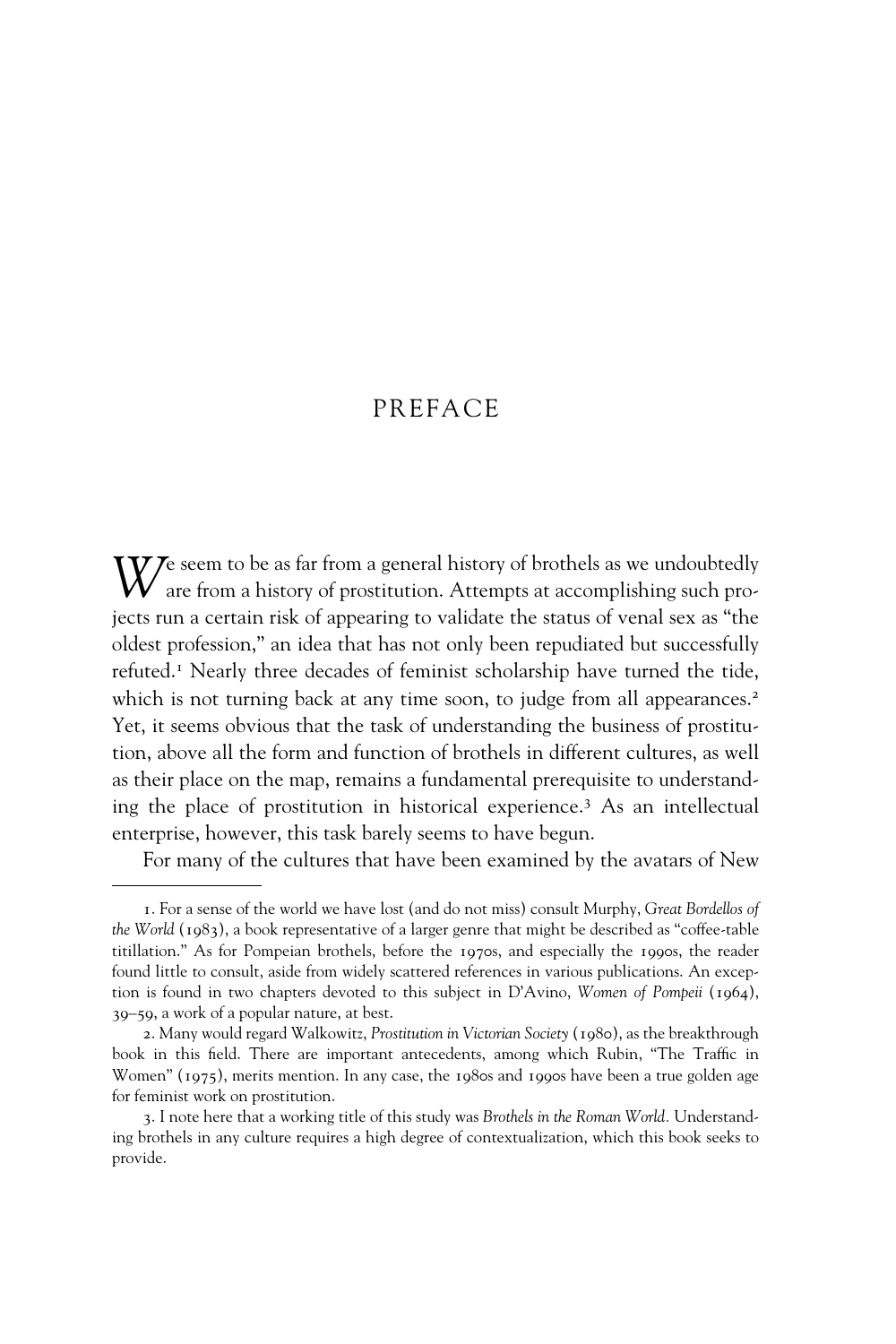Prostitution Studies, information on the profession's economic aspects, including such issues as location, ownership, management, and price, is still sometimes surprisingly difficult to come by. The Economy of Prostitution in the *Roman World* has a fair claim to inaugurate a new genre in this field.<sup>4</sup> Too often the subject is left embedded in a broader discourse, with key questions left unasked, let alone unanswered. Other studies have proven that it is possible to write a fairly effective study of venal sex without raising the problem of venue at all. One might draw the conclusion that the problem of brothels is quite incidental to the study of prostitution. This book will, I hope, serve as a corrective to that mistaken impression. It is original in its extensive reliance on comparative evidence drawn from a variety of cultures. I defend the use of this material for reasons of method in chapter 1; at the same time, I recognize the limitations of this use. The material is of intrinsic interest all the same, and I am hopeful that students of brothels and the business of prostitution in other cultures will be able to learn from it.

It is my modest intention that *The Economy of Prostitution in the Roman World* succeeds in helping to place prostitution in its proper historical context. I seek to achieve this in large part by focusing chiefly on the single major source for our knowledge, in its material aspect, of brothels and other venues for the sale of sex in Roman antiquity, namely the city of Pompeii. Part of the book's purpose is to raise questions of method, mainly concerning the problems of identification and definition, which might be of use to historians interested in studying brothels in other historical periods. The question of "fit" between different types of evidence, here archaeological, literary, documentary, and legal, is fundamental.

To attempt such a project without the benefit of solid and significant advances in the study of Pompeian brothels would be impossible. I am privileged here to thank the leader of that welcome trend in scholarship, Andrew Wallace-Hadrill. But my debt goes well beyond what has already appeared in print. This book owes countless improvements to the great good kindness of

<sup>4.</sup> For works that come close in some respects to what this book is attempting to do, see Heyl, *Madam* (1979); Prus and Irini, *Hookers* (1980); Schuster, *Frauenhaus;* and Best, *Controlling Vice* (1998). The difference in emphasis between these books and mine is explained partly by the gap in the quality and sheer amount of the evidence. Thus the first two deal with modern, that is, twentieth-century brothel prostitution, the third with the brothel in medieval Germany, and the fourth with the brothel in late nineteenth century St. Paul, Minn. They are able to treat the lives of prostitutes and other brothel personnel in as much detail as the brothels themselves, which this book could never do. Reynolds, *Economics of Prostitution* (1986), and Edlund and Korn, "A Theory of Prostitution (2002)" merit mention here, despite my differences with them, as pioneers in scholarship.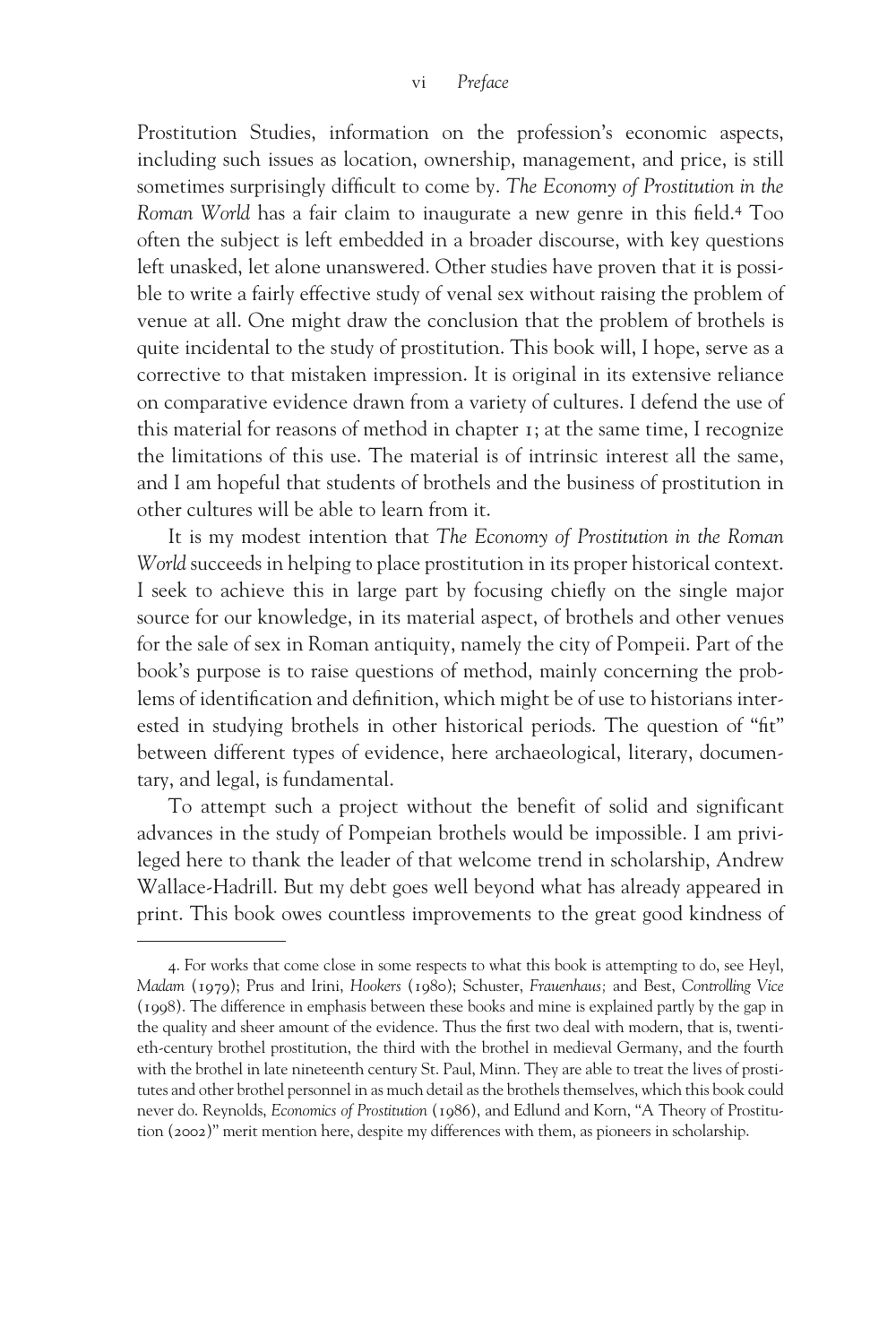Wallace-Hadrill, whose knowledge of Pompeii sustains no easy challenge.5 I also thank Professors J. Patout Burns, John R. Clarke (whose published work is also of great importance for this study), Steven Dyson, Pedar Foss, Bruce W. Frier, Linda Jones Hall, John Humphrey, Dennis P. Kehoe, Marco Pagano, Jack Sasson, Ms. Sara Kidd, Dottoresse Doretta Mazzeschi and Gabriella Prisco, as well as Mr. Raymond Porfilio, for their varied and valued assistance. Professors John R. Clarke, Pietro Giovanni Guzzo, and Vincenzo Scarano Ussani, as well as Drs. Edward Cohen, Nicholas Horsfall, and Dr. Antonio Varone merit a particular expression of gratitude for allowing me to see their work prior to publication.

With great pleasure, I also thank the editors, readers, and assistants of the University of Michigan Press for the immense value they have contributed to this book. I should mention in particular Ellen Bauerle, Jillian Downey, Chris Collins, Mary Hashman, Sarah Mann, Erin Snoddy, and, above all, Collin Ganio.

I am once again indebted to Mr. James Toplon and his excellent staff at Vanderbilt University's interlibrary loan office for their usual heroic efforts on my behalf. In this regard I want to thank especially Rachel Adams and Marilyn Pilley. Janice Adlington, the acquisitions specialist for Classical Studies at Vanderbilt, also merits a hearty expression of gratitude. The Vanderbilt University Research Council provided much appreciated financial support.

Since much of the evidence for Roman brothels derives from the city of Pompeii, a brief caveat is in order. Those unfamiliar with the convention of Pompeian addresses need to know that this system was invented in the nineteenth century by Giuseppe Fiorelli, who divided the city into nine *Regiones,* each containing a number of blocks *(Insulae)* bordered by streets, with entryways to the buildings found in each block, numbered in a counterclockwise direction. Each address contains the number for the *Regio, Insula,* and entryway, in that order. (It is important to note that many locations have more than one entryway.) Revisions by various persons over time have produced slightly different addresses for a few locations. To avoid confusion, I generally give the version of the address adopted by the author in question, with the exception of the discussion of the nineteenth- and early twentieth-century literature given in the first section of chapter 7, "Eminent Victorians."

<sup>5.</sup> I attempt to notice as many of Wallace-Hadrill's suggestions as I can by referring to his personal communication (p.c.), though the reader should be warned that the result is not exhaustive and agreement should not be assumed, except where expressly indicated.